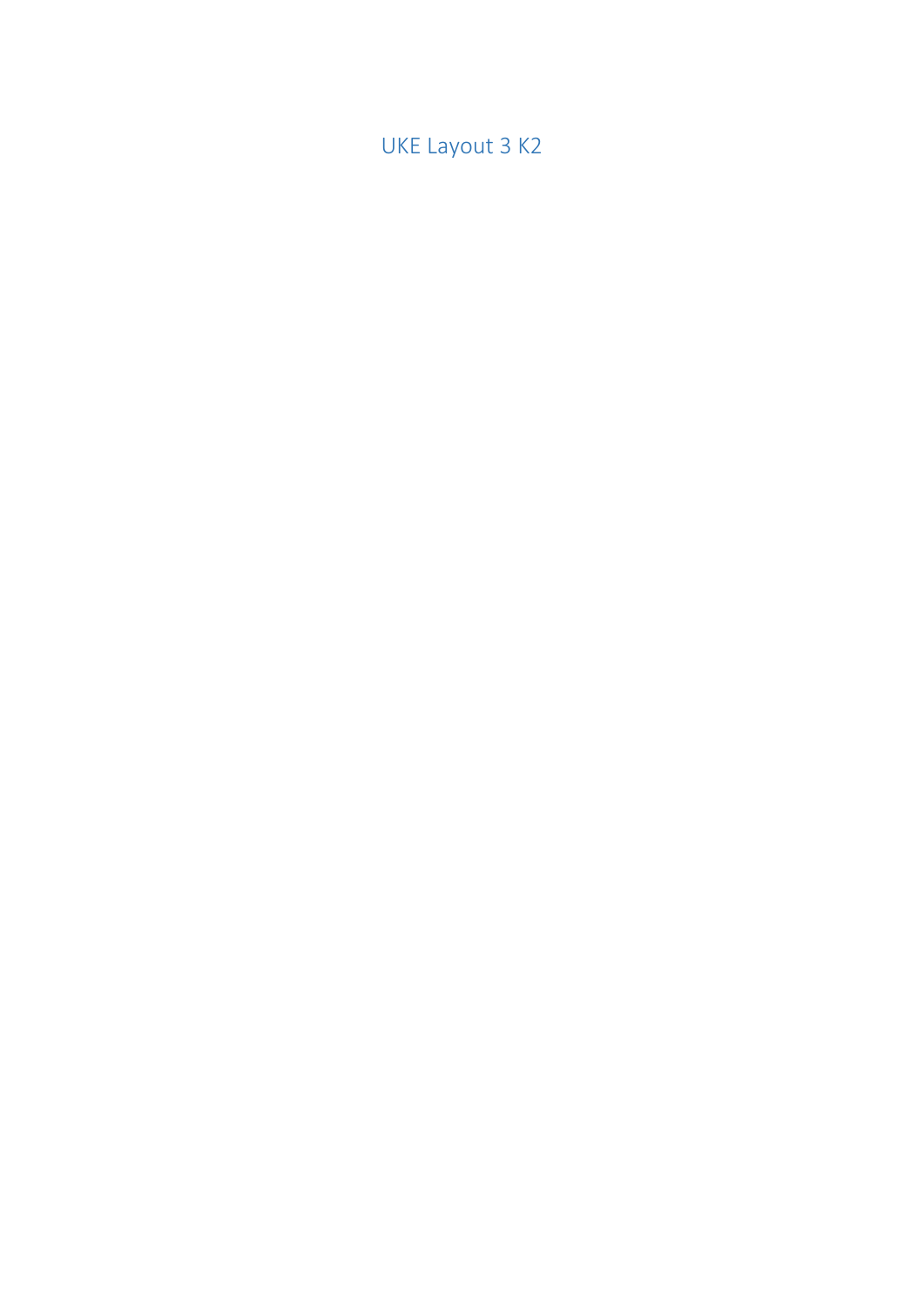# Furniture Description

**Furniture:** K2 Collection

**Internal Cabinet Finish:** Ash effect

**Internal Drawer Box:** Ash

**Hinges:** Concealed hinge

### **Furniture Colour (Choice of 3 Colours) - \*Note Colours cannot be mixed \***

- Farrow and Ball Ammonite
- **•** Farrow and Ball Plummett Grey
- Farrow and Ball Railings

**Furniture Height :** 2343 High including cornice

**Cladding Panels :** Plain

**Glass:** Georgian Wired

**Internal Fittings :** Bronze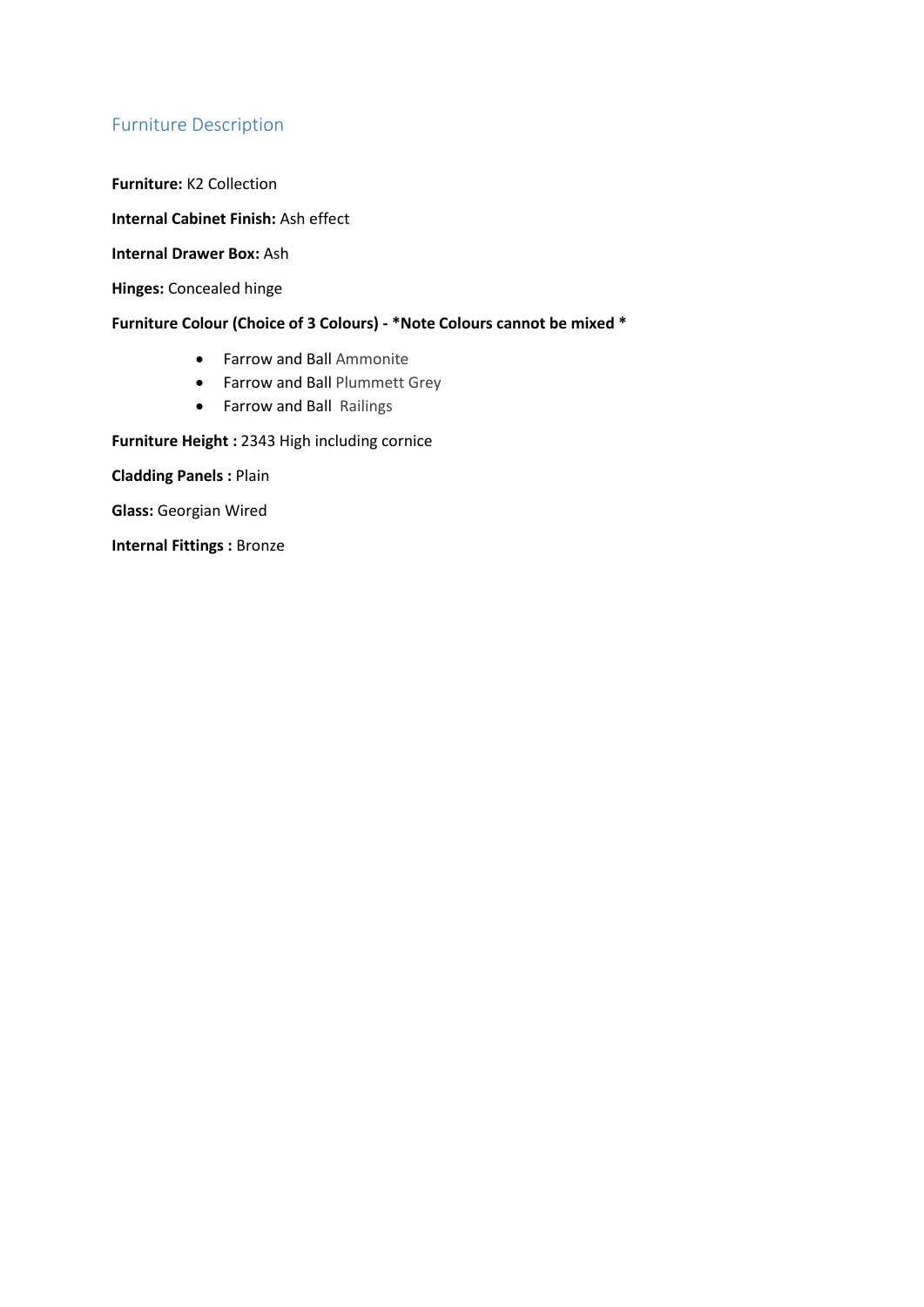#### Furniture

- (1) MPC22 m2 22mm Plain cladding, chamfer 1 long edge. 700 Wide 22 Deep 2325 High
- (2) TIRFF620 620 Tall integrated refrigerator housing, 1 Fridge door, 1 Freezer Door 620 Wide 600 Deep 2325 High
- (3) TIRFF620 620 Tall integrated refrigerator housing, 1 Fridge door, 1 Freezer Door 620 Wide 600 Deep 2325 High
- (4) MPC22 m2 22mm Plain cladding, chamfer 1 long edge. 700 Wide 22 Deep 2325 High
- (5) BD900 Base drawers, 3 No. drawers. 900 Wide 600 Deep 880 High
- (6) BUOH640 Base oven housing, ?h appliance aperture. 640 Wide 600 Deep 880 High
- (7) BUOH640 Base oven housing, ?h appliance aperture. 640 Wide 600 Deep 880 High
- (8) BD900 Base drawers, 3 No. drawers. 900 Wide 600 Deep 880 High
- (9) MPC22 m2 22mm Plain cladding, chamfer 1 long edge. 700 Wide 22 Deep 2325 High
- (10)TIWLZD900 900 Intermediate Wall Larder 2 Door. 2 No. Adj Shleves. 1 x floating internal drawer with fixed shelf` 900 Wide 600 Deep 2325 High
- (11)TIF100 Tall Intermediate filler, Chamfer 1 long edge. 100 Wide 20 Deep 2325 High
- (12)BSZTD900 Base sink unit, 2 No. doors, removable back and modesty panel 900 Wide 600 Deep 880 High
- (13)BZTD900 Base unit, 2 No. doors, 1 No. adj shelf. 900 Wide 600 Deep 880 High
- (14)BZTD900 Base unit, 2 No. doors, 1 No. adj shelf. 900 Wide 600 Deep 880 High
- (15)BXTD300 Base unit, 1 No. door, 1 No. adj shelf. 300 Wide 600 Deep 880 High
- (16)MPC22 m2 22mm Plain cladding, chamfer 1 long edge. 600 Wide 22 Deep 880 High
- (17)MPC22 m2 22mm Plain cladding, chamfer 1 long edge. 600 Wide 22 Deep 880 High
- (18)MPC22 m2 22mm Plain cladding, chamfer 1 long edge. 2850 Wide 22 Deep 880 High
- (19)BXTD300 Base unit, 1 No. door, 1 No. adj shelf. 300 Wide 600 Deep 880 High
- (20)BF100 Base filler, Chamfer 1 long edge. 100 Wide 20 Deep 780 High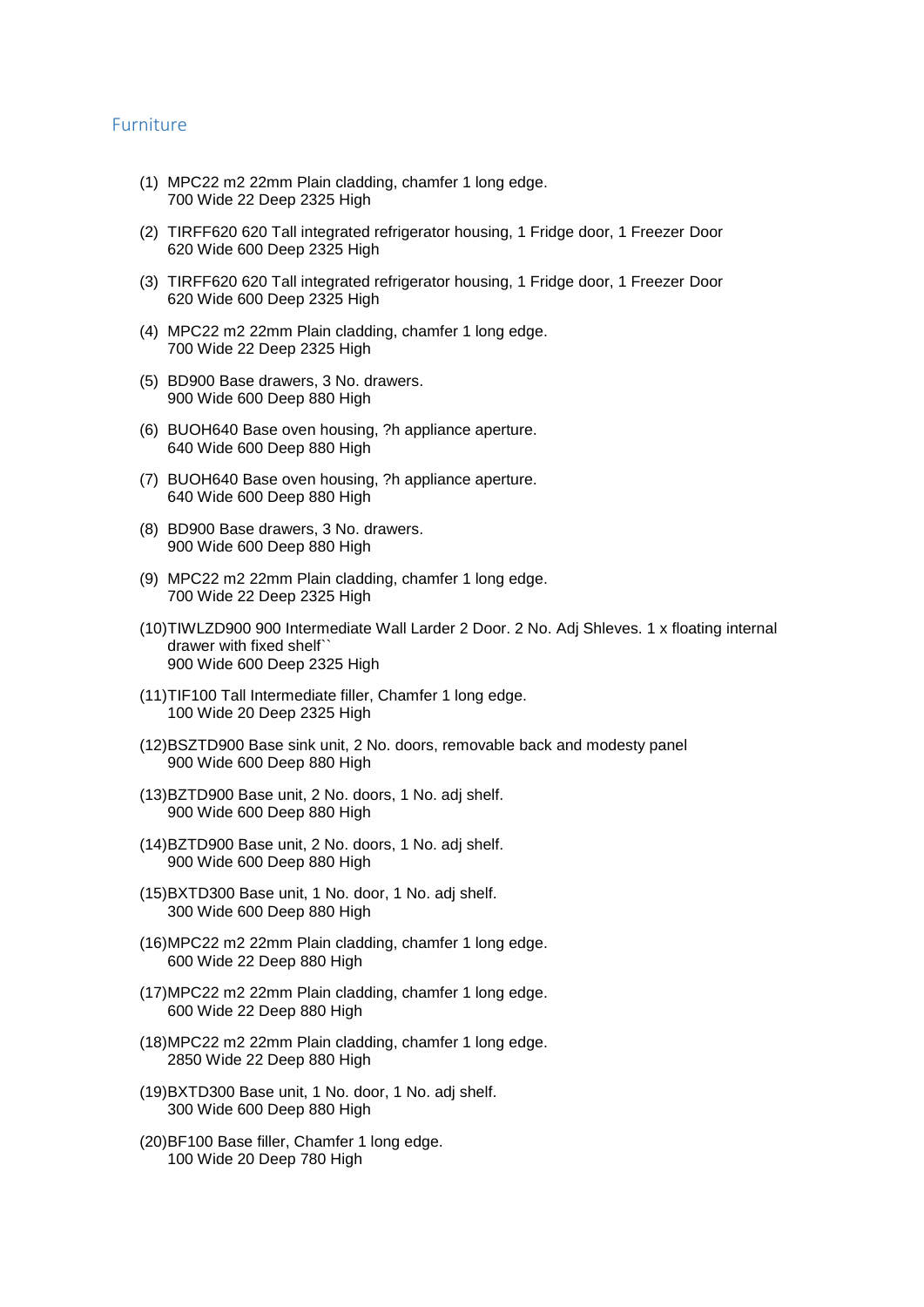- (21)BZTD900 Base unit, 2 No. doors, 1 No. adj shelf. 900 Wide 600 Deep 880 High
- (22)BIDFFTD600 Base integrated door false front for appliances, Frame & Door front as one, FF all round, Melamine to back. 595 Wide 23 Deep 775 High
- (23)BDWX Base support panel, 20th timber to front, 15mm MDF to Bottom edge, FF front & Bottom face. 600 Wide
- (24)BSP20 Base support panel, 20th timber to front, 15mm MDF to RHS, FF front & RHS. 20 Wide 600 Deep 880 High
- (25)BSZTD900 Base sink unit, 2 No. doors, removable back and modesty panel 900 Wide 600 Deep 880 High
- (26)BXTDPOWBTJ600 Base unit, 1 No. Pull out Door with Hailo Eurocargo pull out waste bin. 90 Litres. with soft close. Light Grey 503.70.555 'Type J' 600 Wide 600 Deep 880 High
- (27)BZG3D1200 1200 Base unit, 2 glazed doors, 1 No. adj shelf, One large and two narrow finger jointed drawers above 1200 Wide 600 Deep 880 High
- (28)MPC22 m2 22mm Plain cladding, chamfer 1 long edge. 700 Wide 22 Deep 880 High
- (29)WIZG900 900 Intermediate wall cabinet with 2 glazed doors. 1 No. adj shelf 900 Wide 350 Deep 970 High
- (30)MPC22 m2 22mm Plain cladding, chamfer 1 long edge. 370 Wide 22 Deep 970 High
- (31)MPC22 m2 22mm Plain cladding, chamfer 1 long edge. 420 Wide 22 Deep 1000 High
- (32)CIWZ1000 , Canopy Extractor 1000 Wide, 400 Deep, 1000 High 1000 Wide 400 Deep 1000 High
- (33)MPC22 m2 22mm Plain cladding, chamfer 1 long edge. 420 Wide 22 Deep 1000 High
- (34)MPC22 m2 22mm Plain cladding, chamfer 1 long edge. 370 Wide 22 Deep 970 High
- (35)WIZG900 900 Intermediate wall cabinet with 2 glazed doors. 1 No. adj shelf 900 Wide 350 Deep 970 High
- (36)MPC22 m2 22mm Plain cladding, chamfer 1 long edge. 370 Wide 22 Deep 970 High
- (37)WIZG1200 1200 Intermediate wall cabinet with 2 glazed doors. 1 No. adj shelf 1200 Wide 350 Deep 970 High
- (38)MPC22 m2 22mm Plain cladding, chamfer 1 long edge. 370 Wide 22 Deep 970 High
- (39)BEN/BMB/40 Bench Handle, Brushed Matt Black, 40mm 40 Wide
- (40)BEN/BB/200 Bench Handle, Brushed Brass, 200mm 200 Wide